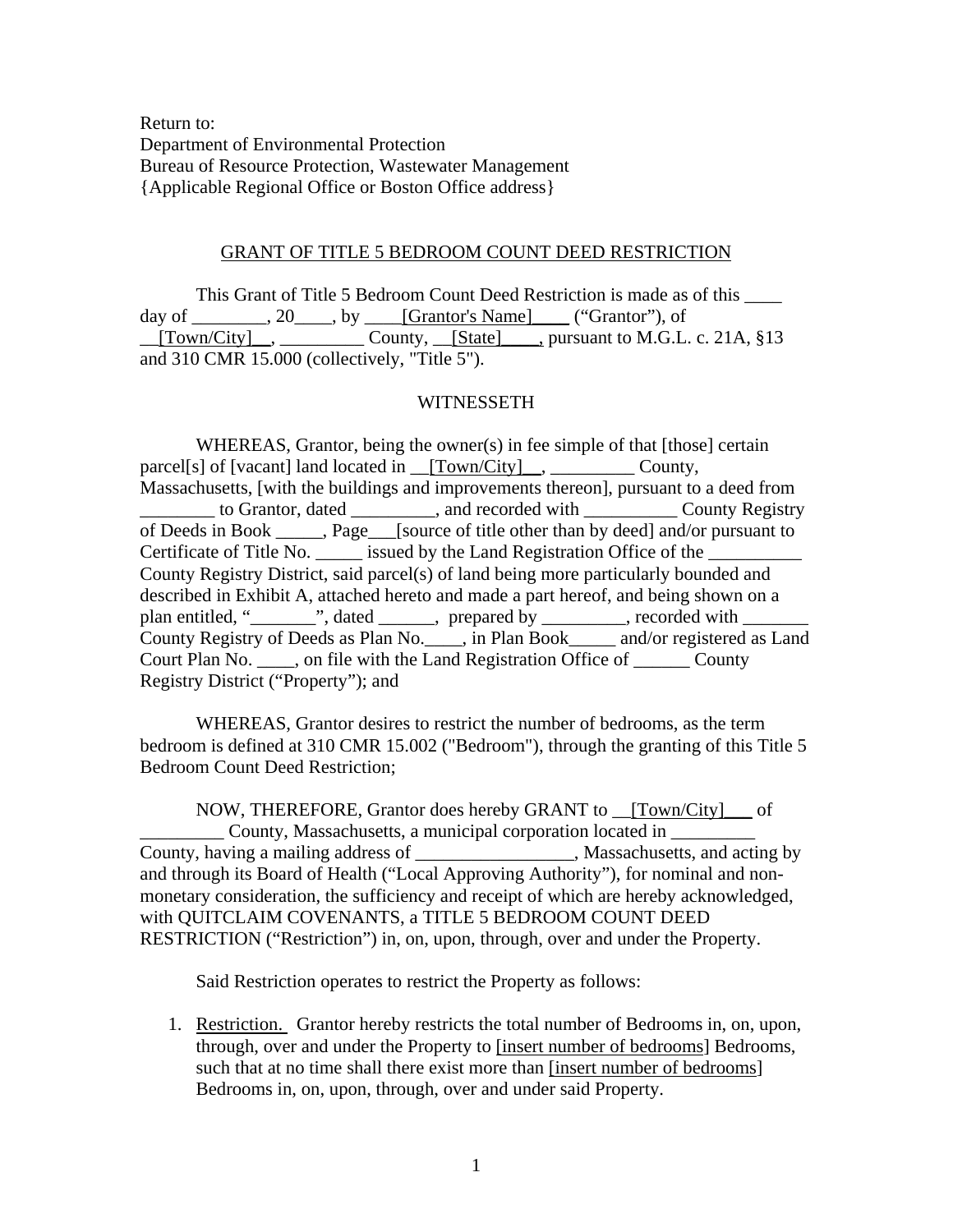- 2. Severability. Grantor hereby agrees that, in the event that a court or other tribunal determines that any provision of this instrument is invalid or unenforceable:
	- (i) That such provision shall be deemed automatically modified to conform to the requirements for validity and enforceability as determined by such court or tribunal; or
	- (ii) That any such provision, by its nature, cannot be so modified, shall be deemed deleted from this instrument as though it had never been included herein.

In either case, the remaining provisions of this instrument shall remain in full force and effect.

- 3. Enforcement. Grantor expressly acknowledges that a violation of the terms of this Restriction could result in the following:
	- (i) upon determination by a court of competent jurisdiction, in the issuance of criminal and civil penalties, and/or equitable remedies, including, but not limited to, injunctive relief, such injunctive relief could include the issuance of an order to modify or remove any improvements constructed upon the Property in violation of the terms of this Restriction; and
	- (ii) in the initiation of an enforcement action and/or assessment of penalties by the Local Approving Authority and/or the Massachusetts Department of Environmental Protection, a duly constituted agency with a principal office located at One Winter Street, Boston, MA 02108 (DEP), to enforce the terms of this Restriction pursuant to Title 5; M.G.L. c.111, §§ 2C, 17, 31, 122, 123, 125, 127A-O, inclusive, and 129; and M.G.L c. 83, §11.
- 4. Provisions to Run with the Land. The rights, liabilities, agreements and obligations created under this Restriction shall run with the Property and any portion thereof for the term of this Restriction. Grantor hereby covenants for [himself/herself/itself] and [his/her/its] executors, administrators, heirs, successors and assigns, to stand seized and to hold title to the Property and any portion thereof subject to this Restriction.

The rights granted to the Local Approving Authority, its successors and assigns, do not provide, however, that a violation of this Restriction shall result in a forfeiture or reversion of Grantor's title to the Property.

- 5. Concurrence Presumed. It is agreed that:
	- (i) Grantor and all parties claiming by, through, or under Grantor agree to and shall be subject to the provisions of this Restriction; and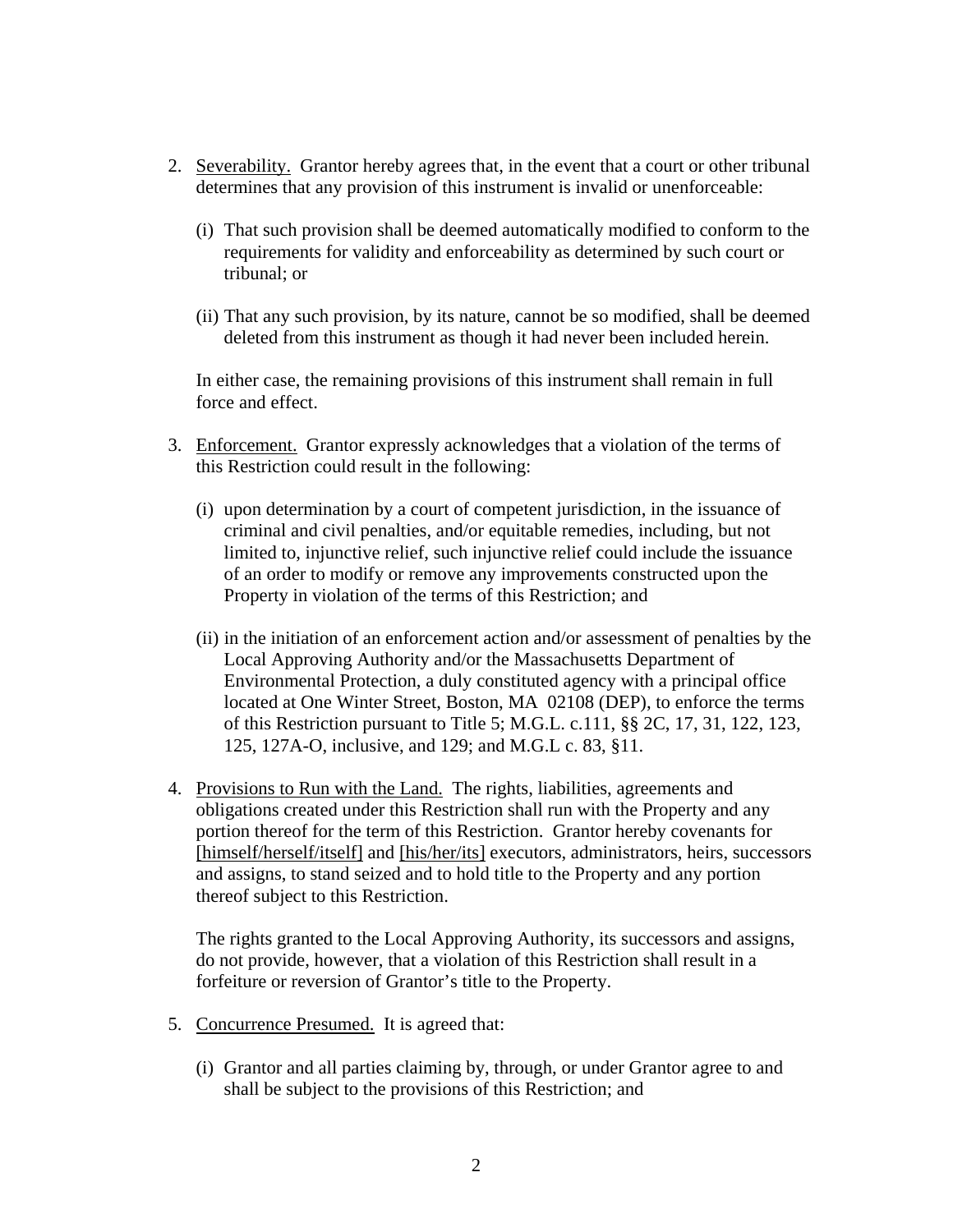- (ii) Grantor and all parties claiming by, through, or under Grantor, and their respective agents, contractors, sub-contractors and employees, agree that the Restriction herein established shall be adhered to and shall not be violated, and that their respective interests in the Property shall be subject to the provisions herein set forth.
- 6. Incorporation into Deeds, Mortgages, Leases, and Instruments of Transfer. Grantor hereby agrees to incorporate this Restriction, in full or by reference, into all deeds, easements, mortgages, leases, licenses, occupancy agreements or any other instrument of transfer by which an interest and/or a right to use the Property, or any portion thereof, is conveyed.
- 7. Recordation. Grantor shall record and/or register this Restriction with the appropriate Registry of Deeds and/or Land Registration Office within 30 days of receiving the approved Restriction from the Local Approving Authority. Grantor shall file with the Local Approving Authority and the DEP a certified Registry copy of this Restriction as recorded and/or registered within 30 days of its date of recordation and/or registration.
- 8. Amendment and Release. This Restriction may be amended only upon the approval and acceptance of such amendment by the Local Approving Authority. Release of this Restriction shall be granted by the Local Approving Authority upon (i) Grantor's request of such release; and (ii) the Property being connected to a municipal sewer system and the septic system serving the Property being abandoned in accordance with 310 CMR 15.354. Any such amendment or release shall be recorded and/or registered with the appropriate Registry of Deeds and/or Land Registration Office and a certified Registry copy of said amendment or release shall be filed with the Local Approving Authority and the DEP within 30 days of its date of recordation and/or registration.
- 9. Term. This Restriction shall run in perpetuity and is intended to conform to M.G.L. c.184, §26, as amended.
- 10. Rights Reserved. This Restriction is granted to the Local Approving Authority. It is expressly agreed that acceptance of this Restriction by the Local Approving Authority shall not operate to bar, diminish, or in any way affect any legal or equitable right of the Local Approving Authority or of DEP to issue any future order with respect to the Property or in any way affect any other claim, action, suit, cause of action, or demand which the Local Approving Authority or DEP may have with respect thereto. Nor shall acceptance of the Restriction serve to impose any obligations, liabilities, or any other duties upon the Local Approving Authority.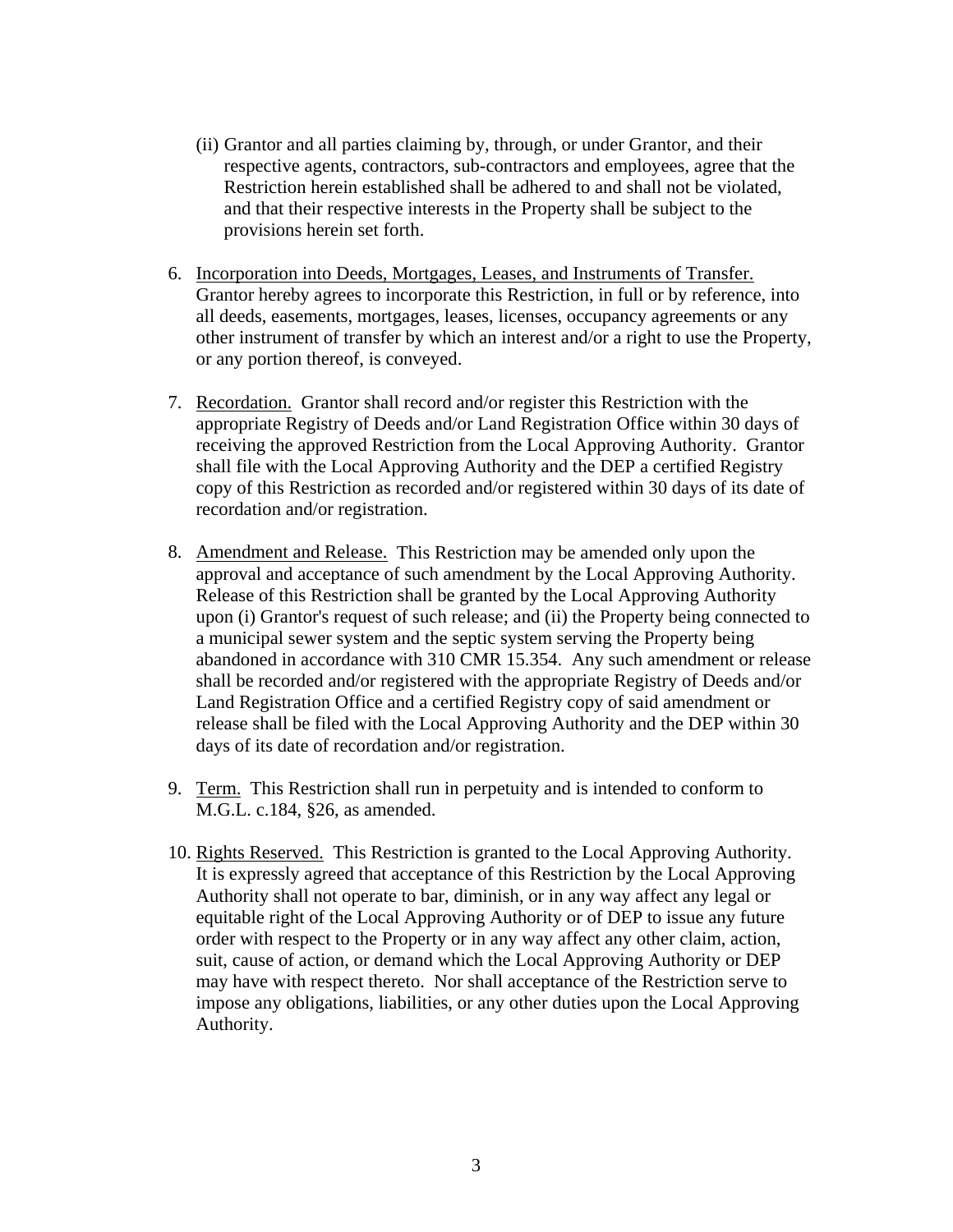11. Effective Date. This Restriction shall become effective upon its recordation and/or registration with the appropriate Registry of Deeds and/or Land Registration Office.